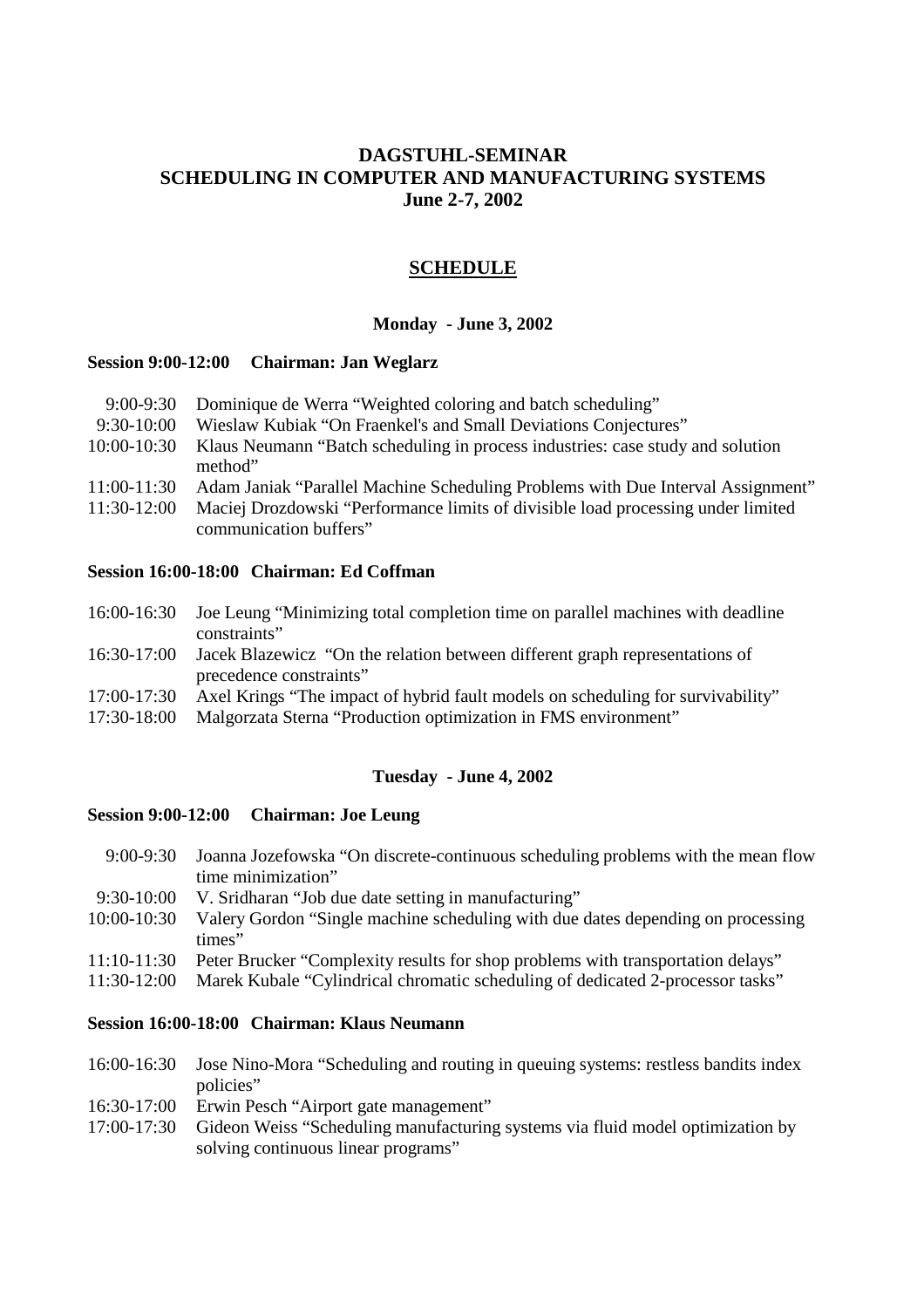17:30-18:00 Hans Kellerer "Semi on-line multiprocessor scheduling with given total processing time"

#### **Wednesday - June 5, 2002**

#### **Session 9:00-12:00 Chairman: Dominique de Werra**

- 9:00-9:30 Mikhail Kovalyov "Single supplier scheduling for multiple deliveries"
- 9:30-10:00 Marino Widmer "Designing a timetable under strict legal constraints "
- 10:00-10:30 Frank Padberg "A stochastic scheduling model for software projects"
- 11:00-11:30 Cynthia A. Phillips "Real-time node allocation on commodity-based supercomputers" Part I
- 11:30-12:00 Michael Bender "Real-time node allocation on commodity-based supercomputers" Part II

### **Thursday - June 6, 2002**

### **Session 9:00-12:00 Chairman: Peter Brucker**

|              | 9:00-9:30 Olivier Braun "Parallel processor scheduling with limited number of preemptions" |
|--------------|--------------------------------------------------------------------------------------------|
| $9:30-10:00$ | Gerd Finke "Relaxing multiprocessor scheduling to multibin packing problems"               |
| 10:00-10:30  | Jurgen Zimmermann "Scheduling of investment projects in manufacturing systems"             |
| 11:00-11:30  | Frank Werner "Unit-time job shop scheduling via mixed graph coloring"                      |
|              | 11:30-12:00 Han Hoogeven "Accept or reject? The odds are"                                  |

#### **Session 16:00-18:00 Chairman: Erwin Pesch**

|  |  | 16:00-16:30 Jay Sethuraman "Scheduling & routing in adversarial queuing networks" |
|--|--|-----------------------------------------------------------------------------------|
|  |  |                                                                                   |

- 16:30-17:00 Nadia Brauner "Complexity results in a just in time scheduling problem"
- 17:00-17:30 Denis Trystram "A new clustering algorithm for scheduling with large communication delays"
- 17:30-18:00 Pierre Dutot "Scheduling divisible tasks on heterogeneous processors"

#### **Friday - June 7, 2002**

#### **Session 9:00-12:00 Chairman: Gerd Finke**

- 9:00-9:30 Tadeusz Sawik "Mixed integer programs for scheduling printed wiring board assembly in surface mount technology lines"
- 9:30-10:00 Artur Czumaj "Selfish traffic allocations"
- 10:00-10:30 Alix Munier Kordon "A buffer minimization problem for the design of embedded systems"
- 11:00-11:30 Frank Drews "Incorporating multitasking into a static scheduling model"
- 11:30-12:00 Antoine Jouglet "A branch-and-bound procedure to minimize total tardiness on one machine with arbitrary release dates"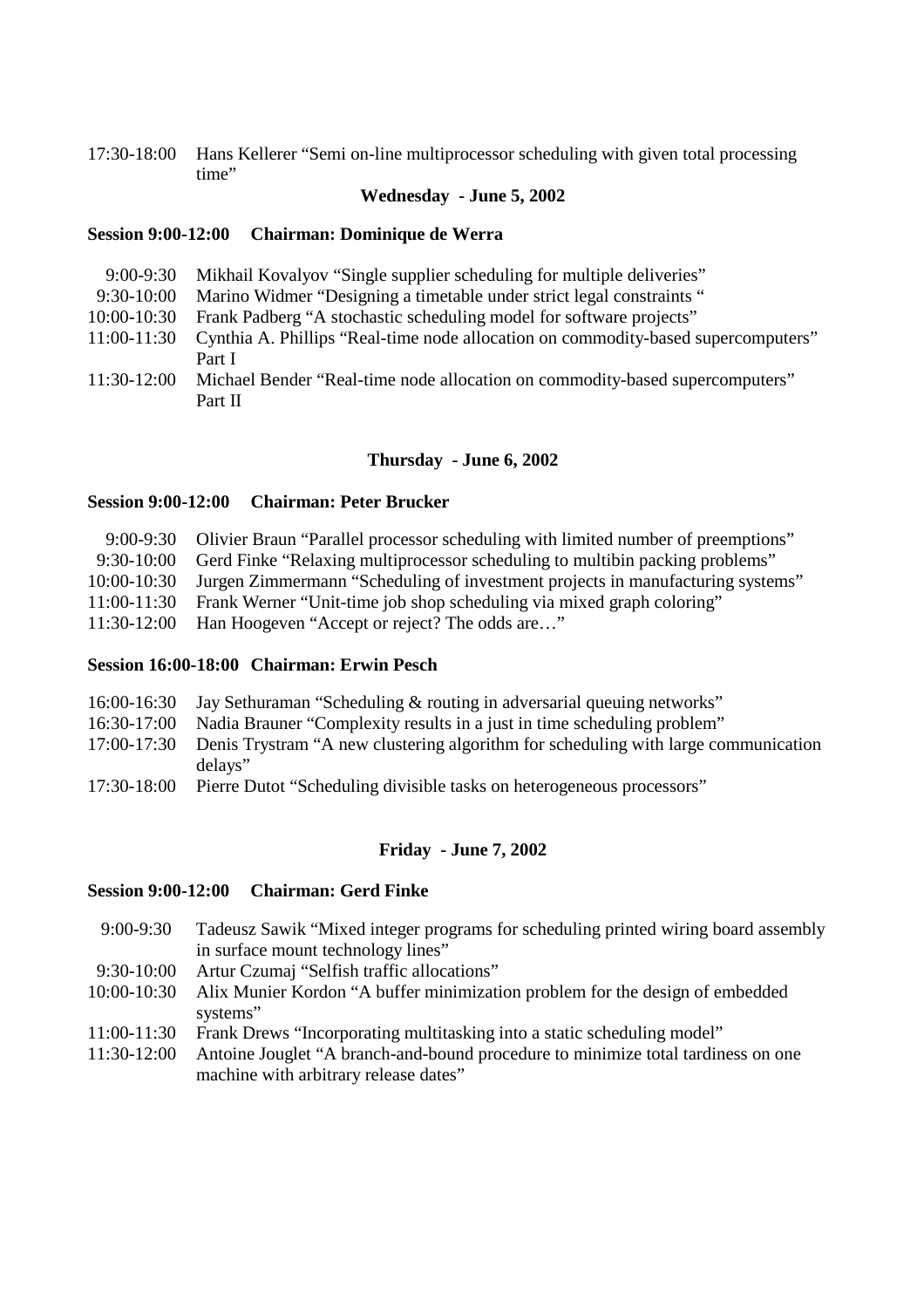## **ABSTRACTS**

### **Weighted Coloring and Batch Scheduling**

Dominique de Werra (Ecole Polytechnique Fédérale de Lausanne, Switzerland) M. Demange, J. Monnot, V. Paschos (Université de Paris, France)

For dealing with some batch scheduling problems with incompatibility constraints among jobs, the following graph model has been introduced :

In a graph  $G = (V, E)$  where each node v has a weight w(v), a hypostable set S is a subset of V which induces a collection of independent cliques (no edge between two cliques in *S*). A k-hypocoloring is a partition of V into k hypostable sets  $S_1, \ldots, S_k$ . The weight of a clique K in a set S is the sum of the weights of the nodes of K and w(S) is the maximum of the weights of the cliques K in S. One wants to find for G a value k and a k-hypocoloring  $C = (S_1, ..., S_k)$  such that  $C_{max}(C) = \sum (w(S_i) | i = 1,...k)$  is minimum.

We show that there is always a solution with  $k \leq \Delta$  where  $\Delta$  is the maximum degree in G. A polynomial algorithm is given where  $\Delta = 2$ . (The problem is difficult when  $\Delta \ge 4$ ). Finally an enumeration algorithm COCA (connect or contract algorithm) is given for triangle-free graphs. Its "light" version is the classical contraction-connection algorithm for usual colorings of graphs.

### **On Fraenkel's and Small Deviations Conjectures**

Wieslaw Kubiak (Faculty of Business Administration, Memorial University of New Foundland, Canada)

Brauner and Crama conjectured in 2001 that the only n-product,  $n > 2$ , standard instance of the maximum deviation just-in-time sequencing problem with maximum deviation less than 1/2 is made up of the first n nonnegative powers of 2. We prove that this conjecture holds true. Consequently, the answer to the question whether the well known Fraenkal's conjecture holds or not hinges entirely on the sequences' rests, which we also show in this paper.

#### **Batch Scheduling in Process Industries: Case Study and Solution Method**

Klaus Neumann

(University of Karlsruhe, Germany)

We discuss the so-called batch scheduling problem in process industries, which consists of scheduling batches on processing units (e.g. reactors, dryers, filters, heaters, agitators) such that the makespan is minimized. First, we present a case study which contains most of the features typical of batch production in process industries: tasks that can be carried out on alternative processing units of limited capacity, sequence-dependent cleaning times of processing units, manpower with reduced size during night shifts and weekends, production breaks, interruptible and non-interruptible tasks, and storage facilities of limited capacity where non-perishable intermediate products are stocked. Second, we show how to model the batch scheduling problem as a multi-mode resource-constrained project scheduling problem. Third, we sketch how to solve the latter problem using a truncated branch-and-bound procedure.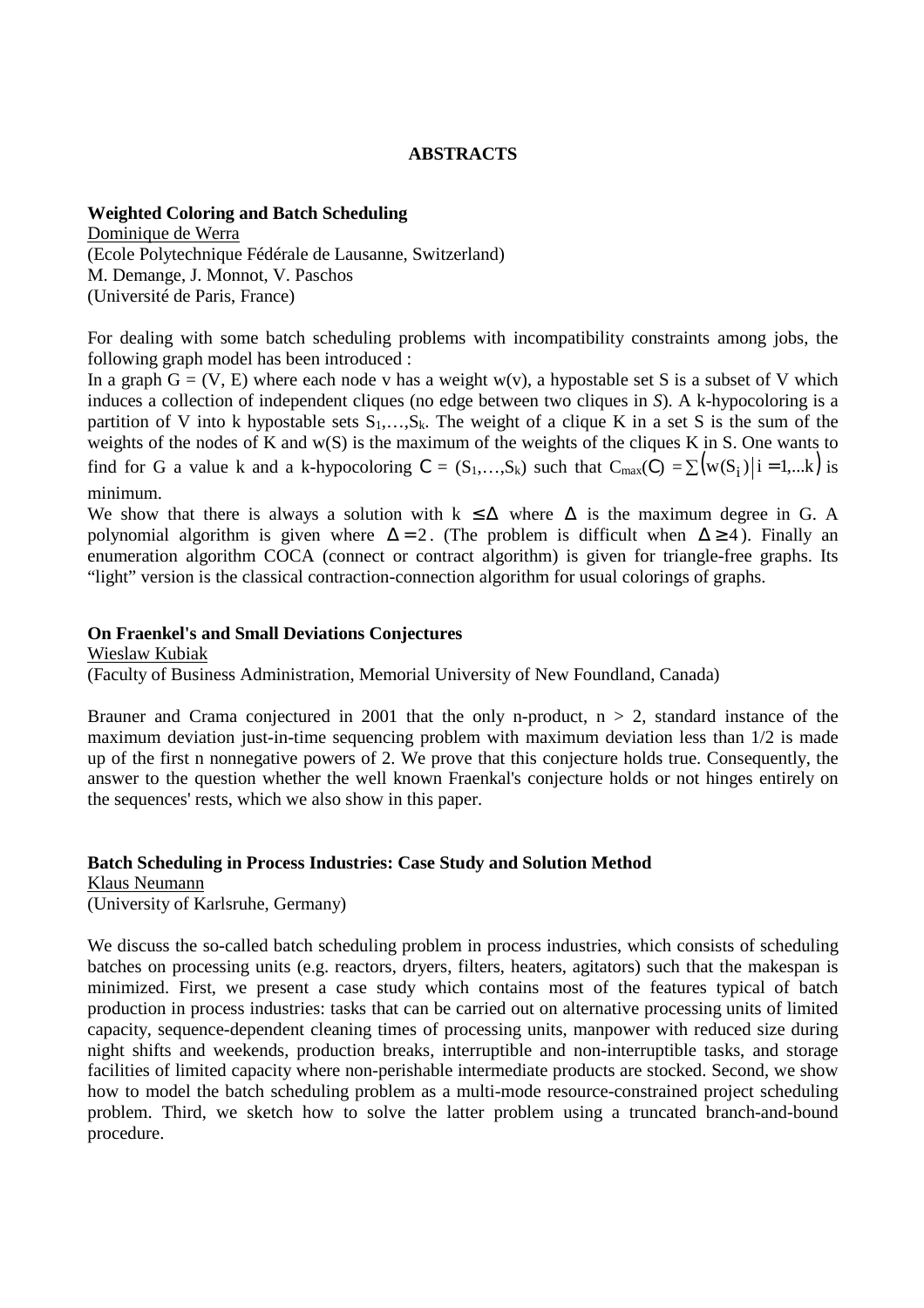## **Parallel Machine Scheduling Problems with Due Interval Assignment**

Adam Janiak

(Institute of Engineering Cybernetics, Wroclaw University of Technology, Wroclaw, Poland)

The paper deals with parallel identical processors scheduling problems, in which a due interval should be assigned to each job. Due interval is a generalization of well known classical due date and describes a time interval in which job should be finished. Some single processor cases were also considered. Generally, the problem is to find a sequence of jobs on a single processor or parallel identical processors and an assignment of due intervals to each job, which minimize the considered criterion. We will minimize the following two types of criteria:

- 1. the maximum of the following weighted three parts: the maximum tardiness, the maximum earliness and the due interval parameters,
- 2. the sum of the following weighted three parts: the total tardiness, the total earliness and the due interval parameters.

For the single processor cases, some original properties of the optimal solutions have been proved. Due to them, the polynomial time algorithms have been constructed. For the general parallel processors situation, the NP-hardness has been proved even for two processors cases. For the general problems, some approximation algorithms have been constructed and their worst case analyzes have been presented. For some special cases fully polynomial time algorithms have been constructed.

## **Performance Limits of Divisible Load Processing under Limited Communication Buffers**

Maciej Drozdowski and Pawel Wolniewicz

(Institute of Computing Science, Poznan University of Technology, Poznan, Poland)

In this presentation we examined the influence of limited size of communication buffer on the efficiency of processing divisible loads. Divisible loads are computations which can be divided into parts and these parts can be processed in parallel on distributed computers. To finish processing in the shortest possible time an optimum distribution of the load must be calculated. The method of determining load distribution takes into account not only computing speed, but also interconnection system topology, communication medium speed and startup time. In this work we include one more parameter: communication buffer size. We study three archetypal interconnection topologies: stars, ordinary trees, and binomial trees. The problem of finding the optimum load distribution has been reduced to a linear programming model. The results of modeling the performance of parallel systems show that buffer size has quantitative impact on the performance. Limited buffer size causes e.g. causing message fragmentation, or load imbalance. In trees it effectively overturns optimizations proposed in the literature. Changing communication strategies is one of possible ways to overcome this limitation.

#### **Minimizing Total Completion Time on Parallel Machines with Deadline Constraints** Joseph Leung

(Department of Computer Science New Jersey Institute of Technology Newark, NJ 07102, USA) Michael Pinedo (Stern School of Business New York University New York, NY 10012, USA)

Consider n independent jobs and m identical machines in parallel. Job j has a processing time  $p_i$  and a deadline  $d_i$ . It must complete its processing before or at its deadline. All jobs are available at time  $t = 0$ and preemptions are allowed. A set of jobs is said to be feasible if there exists a schedule that meets all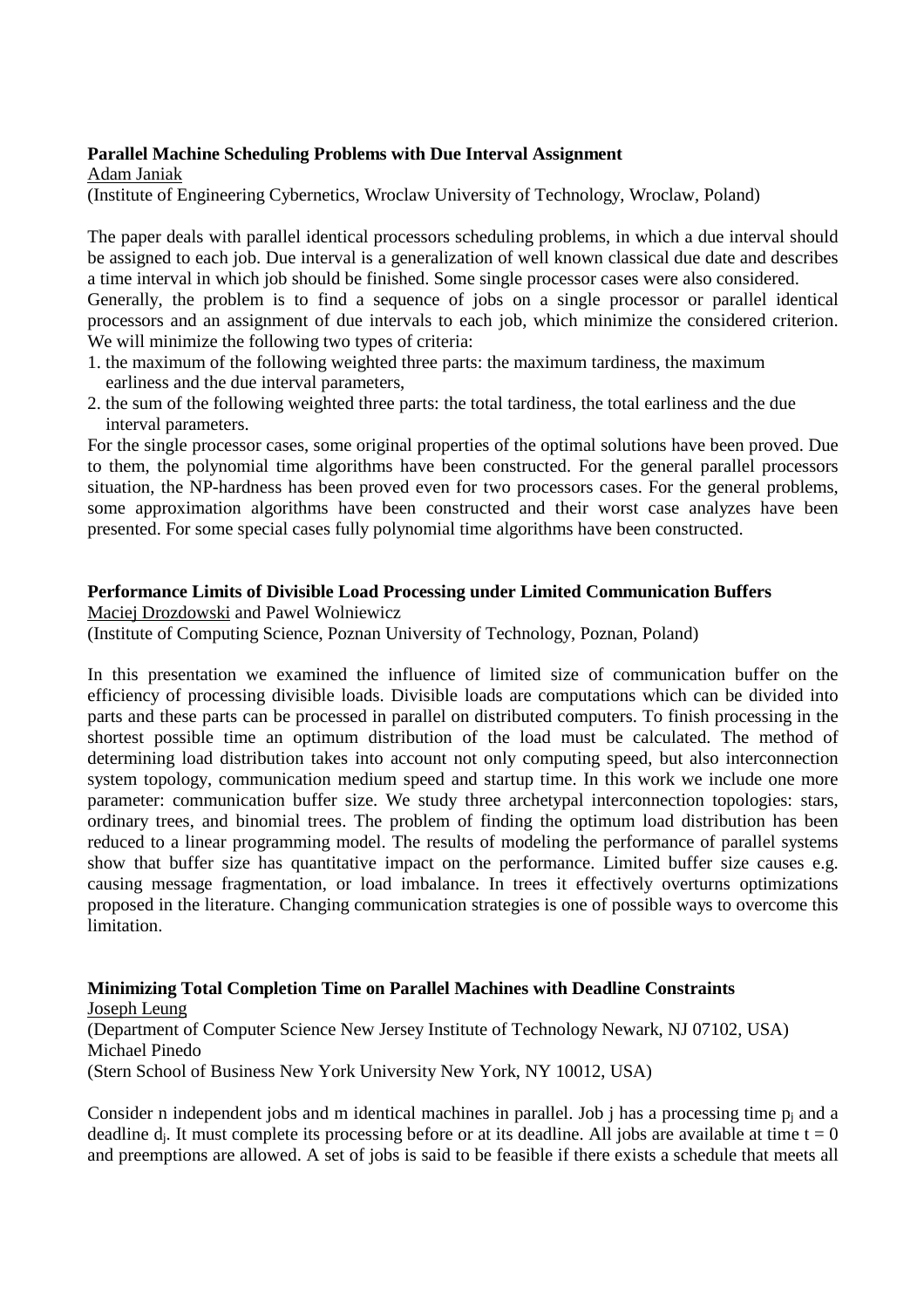the deadlines; such a schedule is called a feasible schedule. Given a feasible set of jobs, our goal is to find a schedule that minimizes the total completion time. Lawler (1982) asked whether this problem is easy or NP-hard. In this talk we present a polynomial-time algorithm for every m and we show that the general problem with m unrelated machines is strongly NP-hard.

## **On the Relation between Different Representations of Precedence Constraints**

Jacek Blazewicz (Institute of Computing Science, Poznan University of Technology, Poznan, Poland) Daniel Kobler (TmBioscience, Toronto, Canada)

Precedence constraints are a part of a definition of any scheduling problem. After recalling, in precise graph theoretical terms, the relations between task-on-arc and task-on-node representations, we show the equivalence of two distinct results for scheduling problems, i.e. Pm | pmtn, uniconnected activity network  $| C_{\text{max}} = Pm |$  pmtn, interval order  $| C_{\text{max}}$ . Furthermore, again using these links between representations, we exhibit several new polynomial cases for various problems of scheduling preemptable tasks on unrelated parallel machines under arbitrary resource constraints.

### **The Impact of Hybrid Fault Models on Scheduling for Survivability**

Axel Krings and Scott Harrison (Computer Science Department University of Idaho, USA) Azad Azadmanesh (Computer Science Department University of Nebraska at Omaha, USA) Miles McQueen (Idaho National Environmental and Engineering Laboratories - INEEL, USA)

This research addresses scheduling issues in networked computer systems with survivability requirements, i.e. systems in which essential services must survive malicious acts. In order to achieve survivability based on spatial redundancy, agreement algorithms are needed as a mechanism to consolidate results of individual replicas. The potentially enormous overhead associated with communication and voting schemes of the algorithms put unique burdens on the scheduler as the efficiency of scheduling determines the suitability of the agreement algorithm. We derive agreement task graphs, representing computations, and inter-process communication based on phantom tasks. Task graph primitives are identified and it is shown how their scheduling directly influences the performance of the agreement algorithm. Finally, the notion of dynamic k-of-N precedence is introduced and its impact on slack-time reclaiming for early stopping algorithms is discussed.

## **Production Optimization in FMS Environment**

Jacek Blazewicz and Malgorzata Sterna (Institute of Computing Science, Poznan University of Technology, Poznan, Poland) Erwin Pesch (University of Siegen, Siegen, Germany)

The research concerns the real flexible manufacturing system located at the Poznan University of Technology. It consists of three CNC machines: a lathe, a milling and a measurement machine, a robot with linear routing and four stores. The system works in one shift manner realizing orders for small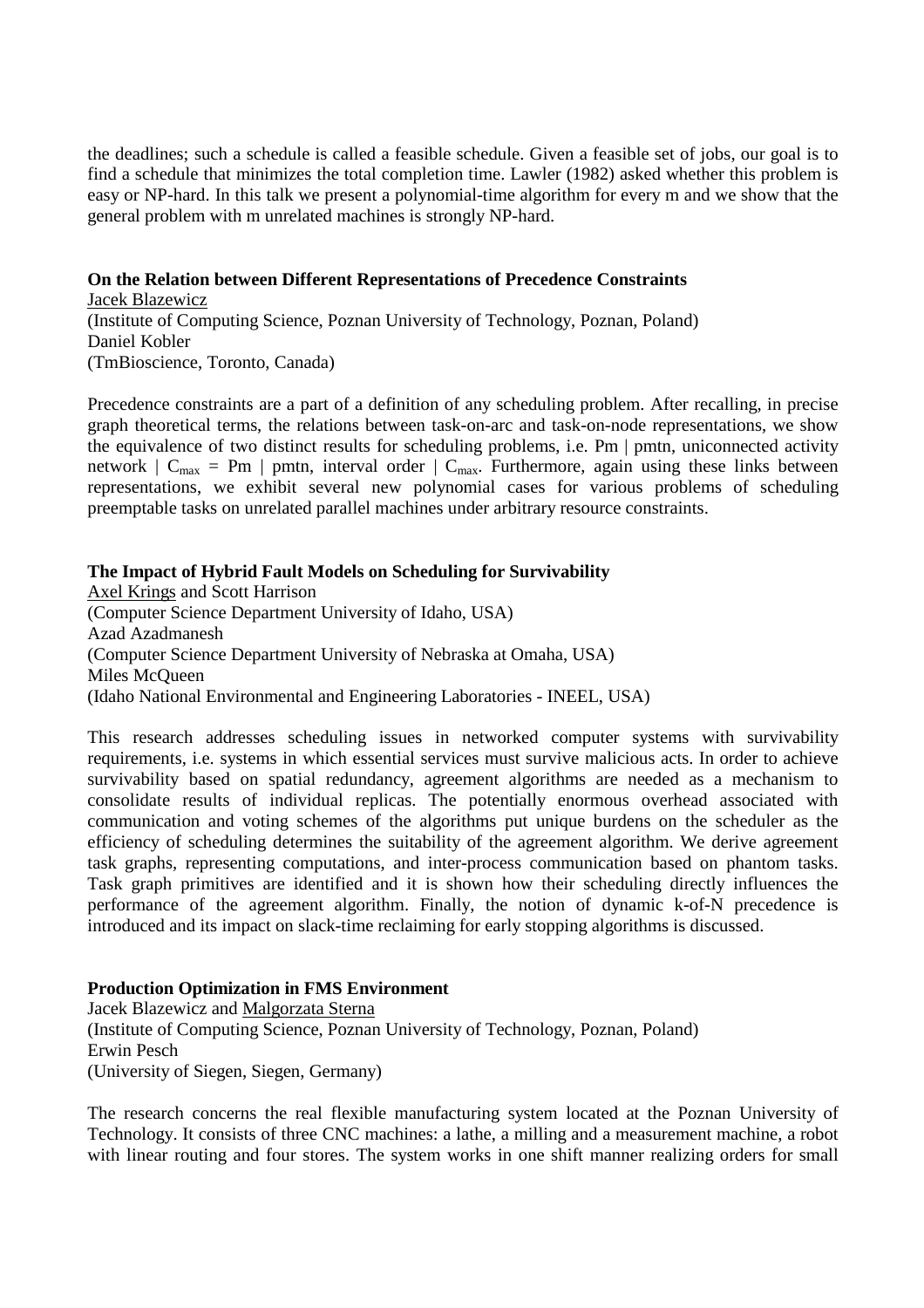series of products. We constructed the formal model of FMS in dedicated machine environment with sequence dependent set-up times. The technological processes are described as the extended mixed shop, i.e. the job shop with open shop sections that reflects the feasibility of the production. We designed the list scheduling algorithm with specialized selection rules for determining a feasible solution of the problem taking into account all system constraints as the participation of an external cooperator in technological processes, limited buffer capacity or dividing the schedule into shifts. Moreover, we proposed three methods of an instance transformation, which allow us to construct different feasible solutions of the problem. Then, the metaheuristic approaches, based on tabu search and simulated annealing framework, were proposed for the production execution optimization.

## **On Discrete-Continuous Scheduling Problems with the Mean Flow Time Minimization**

Joanna Jozefowska and Jan Weglarz

(Institute of Computing Science, Poznan University of Technology, Poznan, Poland)

The problem of scheduling n independent, nonpreemptable jobs on m parallel, identical machines is considered, when each jobs simultaneously requires a continuous, renewable resource. The processing time of job i,  $i = 1, \dots, n$ , is a continuous, increasing and concave function of the amount of the continuous resource allotted to this job at time t. Each job is characterized by its processing demand and its processing rate function f. The processing model of a job defines the processing rate function as the first derivative of the state of job i at time t over time. The goal is to minimize the total completion time. The problem can be solved using a two-stage procedure. At the first stage a feasible sequence is created, while in the second step an optimal resource allocation is found solving, in general, a nonlinear mathematical programming problem.

The following results hold:

- an optimal continuous resource allocation does not depend on the processing demand of jobs,

- for a given feasible sequence of jobs, an optimal resource allocation can be found analytically for some classes of processing rate functions, e.g. power processing rate functions with the power 1/a, where a is from the set  $\{1,2,3,4\}$ , solving recursively n systems of at most  $(m+1)$  equations,

- an optimal feasible sequence is defined in the case when the processing rate functions of all jobs are identical,

- in the case with  $m=2$  and f=sqrt(u), an optimal resource allocation can be found explicitly.

- it is an open question whether an optimal sequence can be found in polynomial time for arbitrary (concave) processing rate functions.

## **Job Due Date Setting in Manufacturing**

Xiaoming Li and V "Sri "Sridharan (Department of Management, Clemson University)

In this talk we present a new, general, parametric job due date setting procedure and analytically determine the optimum value of the parameter. We consider a M/M/1 system operating under the First-Come-First-Served priority rule and attempt to minimize variance of lateness, mean tardiness, and percent tardy jobs. We show that for the system considered, the mean tardiness and percent tardy jobs are always lower for a slack-based due date setting rule compared to the total work content (TWK) rule. We also discuss simulation results examining the performance of the proposed due date setting rule and the TWK rule under a range of values for shop utilization and different priority rules such as SPT, EDD, and MOD. These results show also that a slack based due date setting rule produces lower percent tardy and variance of lateness.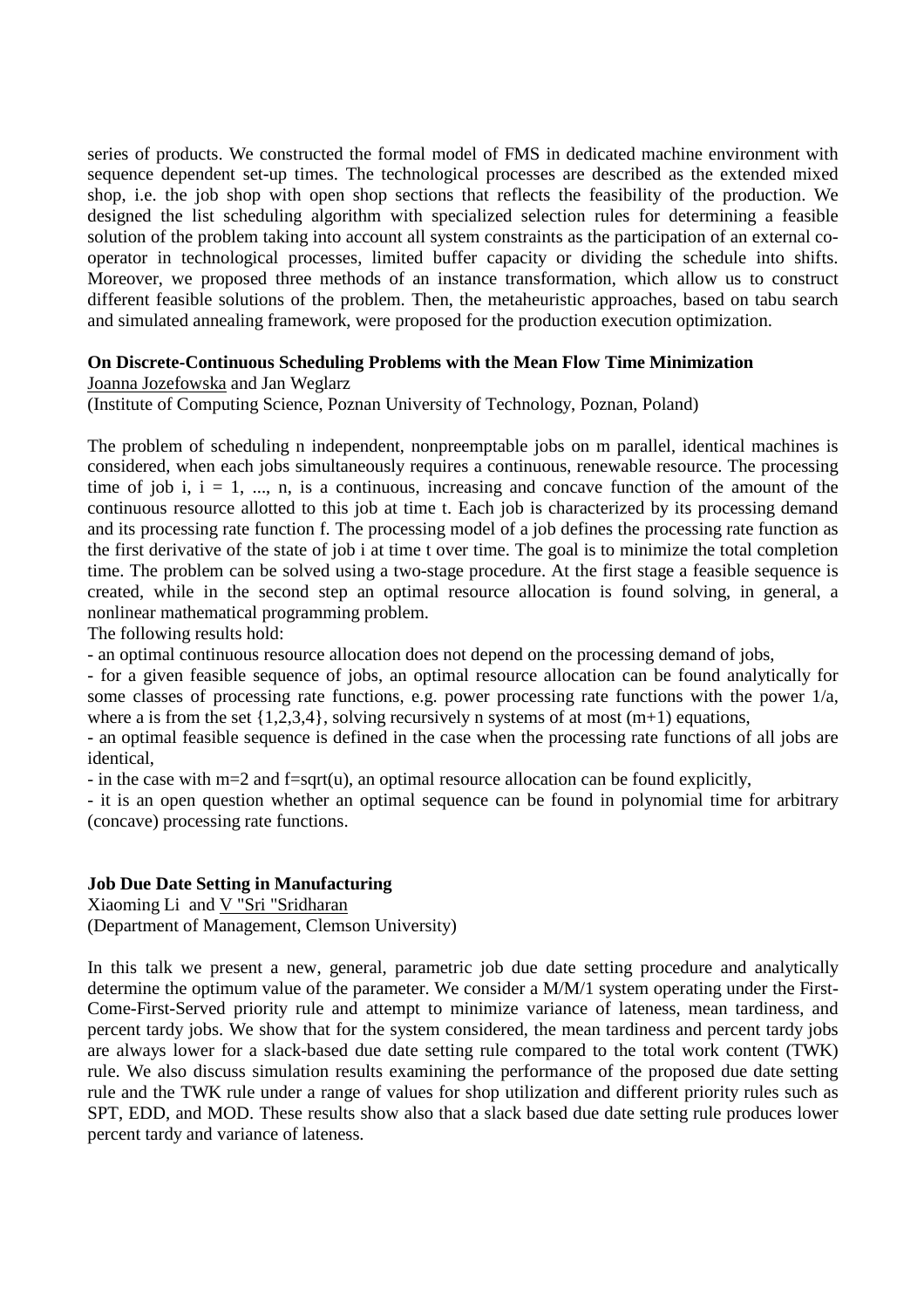### **Single Machine Scheduling with Due Dates Depending on Processing Times** Valery Gordon (Institute of Engineering Cybernetics, National Academy of Sciences of Belarus, Minsk, Belarus), Jean-Marie Proth (INRIA-Lorraine, Metz, France)

Recent results on scheduling with due date assignment are considered for the due dates which depend on processing times of jobs. The due date assignment rules can be either SLK rule (where due date is obtained by adding a positive slack to the job processing time) or TWK rule (when due date is obtained by multiplying processing time by a multiplier common to all jobs), or can combine both rules in PPW rule (Processing-Plus-Wait). The results on the single machine scheduling are analyzed and summarized for the various objective functions (maximum tardiness; total weighted earlinesstardiness; earliness costs with no tardy jobs). Most results can be found in the report of Leibniz-IMAG Laboratory "Scheduling with Due Dates (Annotated Bibliography of Complexity and Algorithms)" by G. Finke, V. Gordon and J.-M. Proth which is available from: www-leibniz.imag.fr/LesCahiers/. The work is supported in part by INTAS (Project INTAS 00-217).

## **Complexity Results for Shop Problems with Transportation delays**

Peter Brucker (Universitaet Osnabrueck, Fachbereich Mathematik/Informatik) T.C. Edwin Cheng (The Hong Kong Polytechnic University) Sigrid Knust (Universitaet Osnabrueck, Fachbereich Mathematik/Informatik) Natalia V. Shaklevich (University of Greenwich, School of Computing and Mathematical Sciences)

We consider shop problems with transportation delays where not only the jobs on the machines have to be scheduled, but also transportation of the jobs between the machines has to be taken into account.

Jobs consisting of a given number of operations have to be processed on machines in such a way that each machine processes at most one operation at a time and a job is not processed by more than one machine simultaneously. Transportation delays occur if a job changes from machine to another. The objective is to find a feasible schedule which minimizes some objective function.

A survey of known complexity results for flow-shop and open-shop environment is given and some new complexity results are derived.

## **Cylindrical Chromatic Scheduling of Dedicated 2-Processor Tasks**

Marek Kubale and Adam Nadolski (Technical University of Gdansk, Poland)

It occurs in many automated production systems that production proceeds in a periodic way. If the production cycle consists of several jobs of equal length, each requiring simultaneous use of two prescribed machines, then this situation can be modeled by a graph whose vertices correspond to machines, edges to jobs, and circular edge coloring to a cyclic schedule. It the talk we consider the complexity of two subproblems of this type: Pc|UET|Cmax and Oc||Cmax. We give proofs of NPhardness of both subproblems and polynomial algorithms in some special cases restricting the number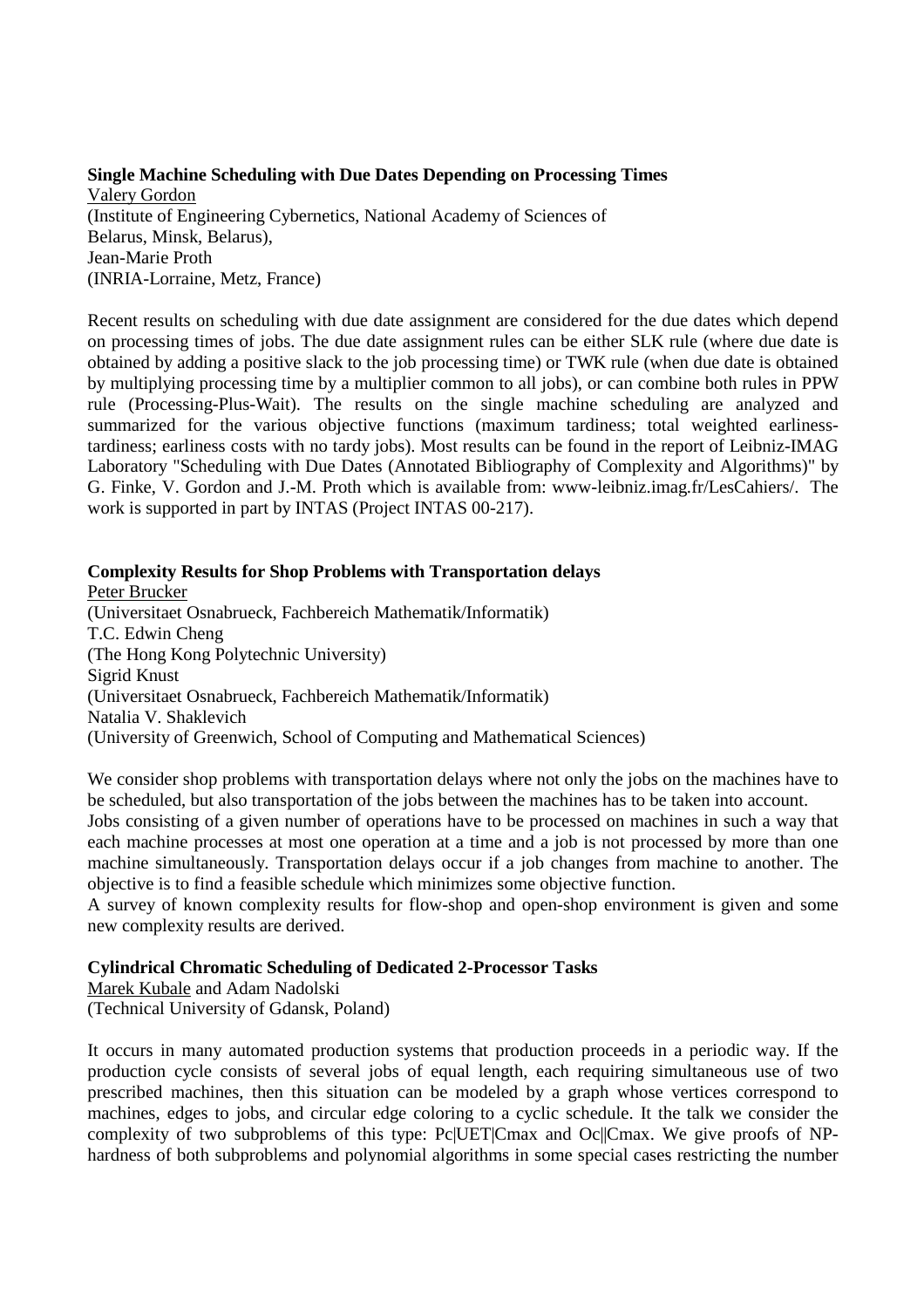of machines to m<4 and the structure of the associated scheduling graph. In particular, we show that both problems Oc3||Cmax and Occ3||Cmax are NP-hard.

# **Scheduling and Routing in Queuing Systems: Restless Bandit Index Policies**

Jose Nino-Mora

(Department of Economics & Business, Universitat Pompeu Fabra, Spain)

In a seminal paper, Whittle (1988) proposed an appealing priority index policy for the hard restless bandit (RB) problem, which is only defined for some (indexable) models. Recently, we presented the first indexability conditions for restless bandits , based on the satisfaction by performance measures of partial conservation laws (PCL). We shall review the PCL-indexability conditions, their polyhedral foundation, our interpretation of them as a law of diminishing marginal returns, and several applications to the design of new index policies for routing and scheduling in queuing models with convex nondecreasing holding costs.

## **Airport Gate Management**

Erwin Pesch and Ulrich Dorndorf (FB 5 - Management Information Systems, University of Siegen, Siegen, Germany)

We present a novel modelling and solution approach for the task of assigning aircraft to terminal or ramp positions of an airport. The approach is used within a decision sup-port system that combines knowledge based and advanced mathematical optimisation techniques, thus offering the flexibility of a rule--based system while at the same time achieving a solution quality only obtainable with sophisticated optimisation algorithms. The optimisation model considers multiple objectives, including the maximisation of a total gate assignment preference score, the best use of towing opportunities with the minimum required number of towing operations, and the minimisation of deviations from a reference gate plan. A comparison of the results of the combined system with a traditional rule based approach shows dramatic improvements in solution quality.

## **Scheduling Manufacturing Systems via Fluid Model Optimization by Solving Continuous Linear Programs**

Gideon Weiss (Department of Statistics, The University of Haifa, Israel)

We present an algorithm for the exact solution of a separated continuous linear program in a finite number of simplex pivot steps, a problem which has been unsolved for ~50 years. The algorithm is based on the discovery that although the problem is to look for a vector of some general measurable functions, the actual solution has a representation which is finite, combinatorial structure. We discuss application of this to scheduling and control of manufacturing systems, e.g. semiconductor wafer fabrication, via fluid approximation.

**Semi-Online Multiprocessor Scheduling with Given Total Processing Time** Hans Kellerer (Institut fur Statistik und Operations Research, Universiteat Graz, Graz, Austria) Vladimir Kotov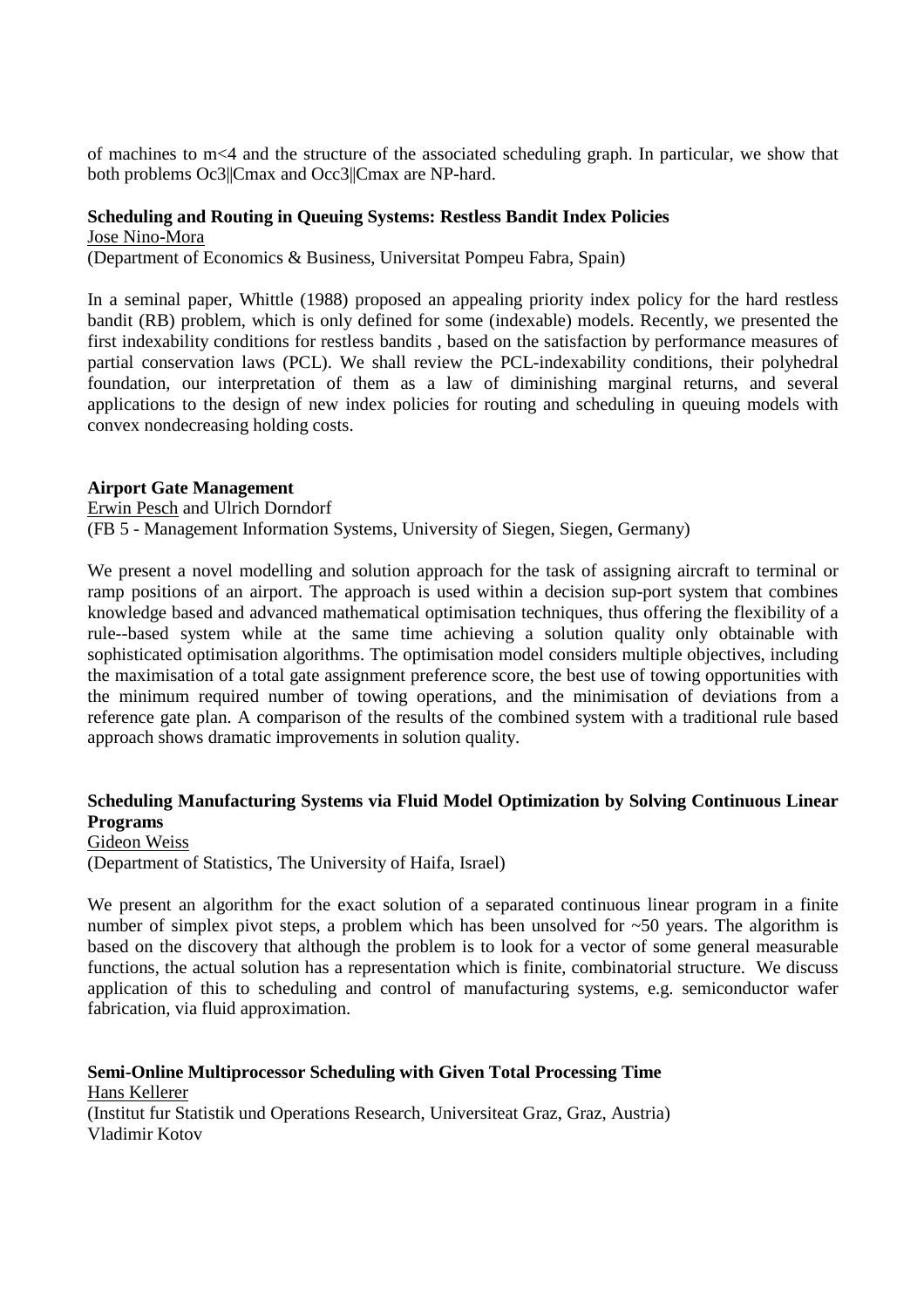(Byelorussian State University, Faculty of Applied Mathematics and Computer Science, Minsk, Belarus)

We are given a set of identical machines and a sequence of jobs, the sum of whose weights is known in advance. The jobs are to be assigned on-line to one of the machines and the objective is to minimize the makespan. An algorithm with performance ratio 1.6 and a lower bound of 1.5 is presented. These results improve on the recent results by Azar and Regev, who proposed an algorithm with performance ratio 1.625 for the less general problem that the optimal makespan is known in advance.

#### **Single Supplier Scheduling for Multiple Deliveries**

Mikhail Y. Kovalyov (National Academy of Sciences of Belarus, Minsk, Belarus)

In the problem under study, there is one supplier of intermediate components for several finished goods manufacturers. Whenever supplier's line switches from production of a component for one manufacturer to a component for another manufacturer, a sequence dependent setup cost occurs. Components are delivered to the manufacturers in batches of the same size. Processing and delivery times as well as start times for the manufacturers are given. The objective is to find a schedule such that the total setup cost is minimized, subject to the continuous production for all manufacturers. The problem is proved to be NP-hard. A dynamic programming algorithm for the general case and an algorithm linear in the total number of components for a special case of two manufacturers are developed. This research is supported by INTAS under grant number 00-217.

## **Designing a Timetable under Strict Legal Constraints**

Carlos S. Azmat and Marino Widmer (University of Fribourg, Fribourg, Switzerland)

In the current economical and industrial conditions, with the fluctuation of the demand, designing a timetable to define a work schedule for each employee is not an easy task. Moreover, due to legal and cost constraints, it is not always possible to engage and dismiss the employees according to the production requirement. In this paper, a three-step method to assign the daily work for full-time employees working on one shift is presented. It takes into account a set of strict legal constraints (in particular the one concerning the holidays) and it guarantees that the defined workforce is minimal, when it is assumed that the employees are able to perform each task in the workshop.

## **A Stochastic Scheduling Model for Software Projects**

Frank Padberg (Fakulteat fur Informatik, Universiteat Karlsruhe, Germany)

Staff is the most valuable resource today in software development. In view of the shortage of software developers, it is more important than ever that software project managers plan and schedule their development projects in such a way that the developers are deployed as effectively as possible. Planning and scheduling a software project is extremely difficult though:

- The time needed to complete a particular software development activity is known only roughly. The time needed depends on technical factors such as the complexity of the piece of code to develop, but also on human factors such as the experience of the developers.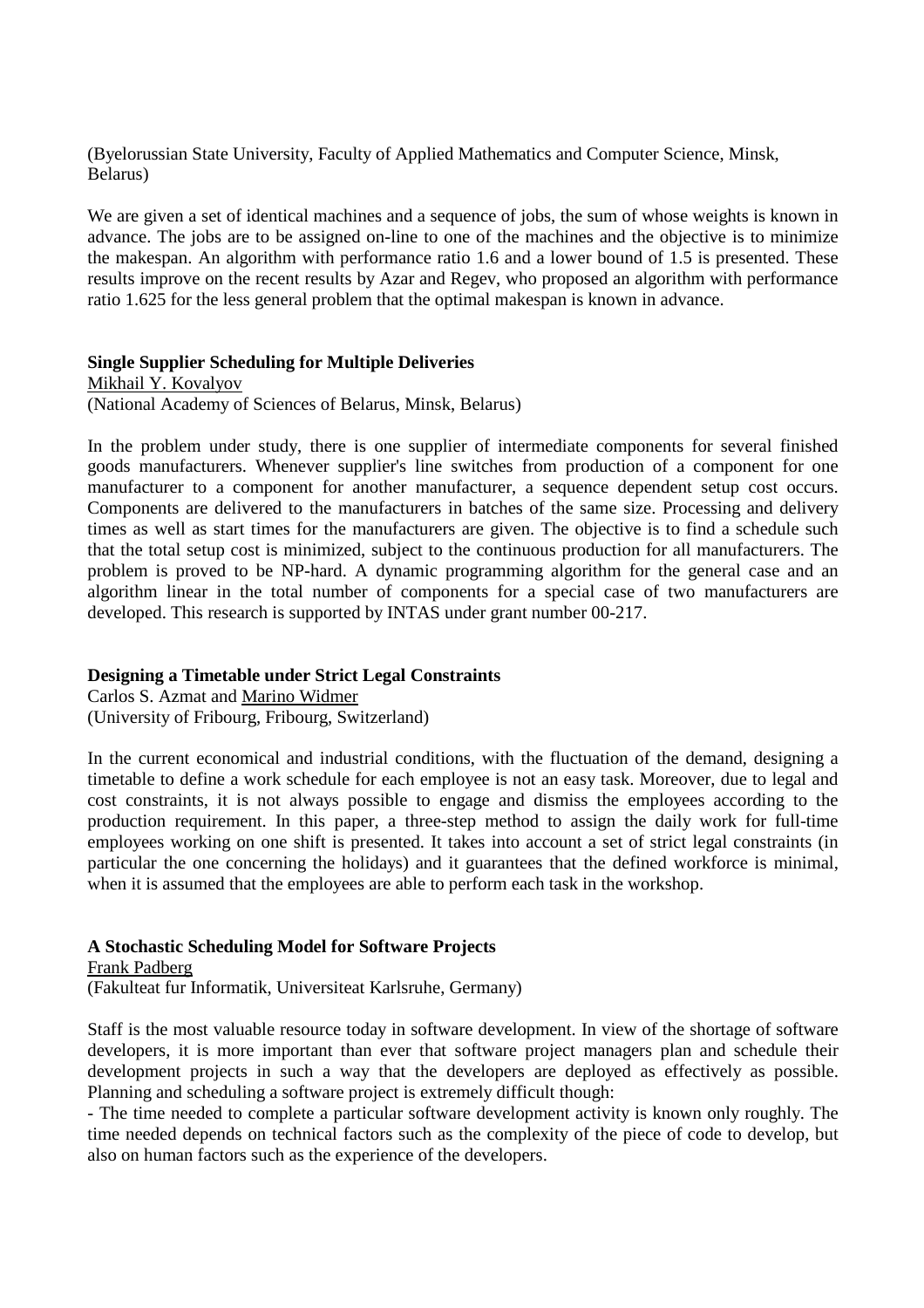- Software is an immaterial product. Thus, tracking the actual progress of a software project is difficult, making it hard for a manager to tell when it's time to take controlling action such as reassigning tasks.

- It is typical for software projects that activities which run in parallel interfere with each other. Feedback between activities often leads to unanticipated rework and delays.

We present a scheduling model which is tailored to the dynamics of software projects. In the model, activity times are stochastic, resources are constrained and non-identical, and scheduling is preemptive. As opposed to other stochastic project scheduling models, the completion time of an activity explicitly depends on the amount of feedback received from concurrent activities. As a consequence, the completion time of an activity also depends on the scheduling strategy.

Technically, the model is a discrete-time Markov decision process. The corresponding stochastic optimization problem of minimizing the expected makespan can be solved using stochastic dynamic programming. We outline how to exploit simulation in order to cut down the computing time of the optimization algorithm. We also examine the link between our optimization problem and simulationbased optimization techniques in machine learning.

### **Real-Time Node Allocation on Commodity-Based Supercomputers**

Michael Bender (SUNY Stony Brook)

Cynthia Phillips (Sandia National Laboratory)

Vitus Leung (Sandia National Laboratories), Esther Arkin (SUNY Stony Brook), David Bunde (University of Illinois), Jeanette Johnston (Sandia National Laboratories), Alok Lal (Tufts University), Joseph S.B. Mitchell (SUNY Stony Brook), Steven Seiden (Lousiana State University)

The Computational Plant or Cplant is a family of commodity-based supercomputers under development at Sandia National Laboratories. This talk describes resource-allocation strategies to achieve processor locality in Cplant and other supercomputers. Users of Cplant and other Sandia supercomputers submit parallel jobs to a job queue. When a job is scheduled to run, it is assigned to a set of processors. To obtain maximum throughput, jobs should be allocated to localized clusters of processors to minimize communication costs and avoid bandwidth contention caused by overlapping jobs. This talk introduces new allocation strategies and performance metrics for general topologies. In particular, we order the processors so that processors that have similar ranks in the order are physically close in the network. We then solve a one-dimensional allocation problem using bin-packing algorithms and greedy minimization of span (the maximum difference between the ranks of any two processors allocated to a job). For 2D topologies we can find a processor ranking using space-filling curves. For general topologies, we can use an integer program. We present preliminary results for simulations and a Cplant implementation which indicate that both space-filling curves and onedimensional packing can improve processor locality. These new allocation strategies are implemented in the new release of the Cplant System Software, Version 2.0, fully installed in May 2002. We also state hardness results for minimizing the stretch of maximum span.

#### **Parallel Processor Scheduling with Limited Number of Preemptions**

#### Oliver Braun and Günter Schmidt

(Department of Information and Technology Management, Saarbrücken, Germany)

We compare the makespans of preemptive and i-preemptive schedules for the problem where a set of n independent jobs (no ordering constraints between them) has to be scheduled on m identical processors that operate in parallel. The objective consists in minimizing the makespan, i.e., the maximum completion time of any job. We speak of an i-preemptive schedule, if the maximum number of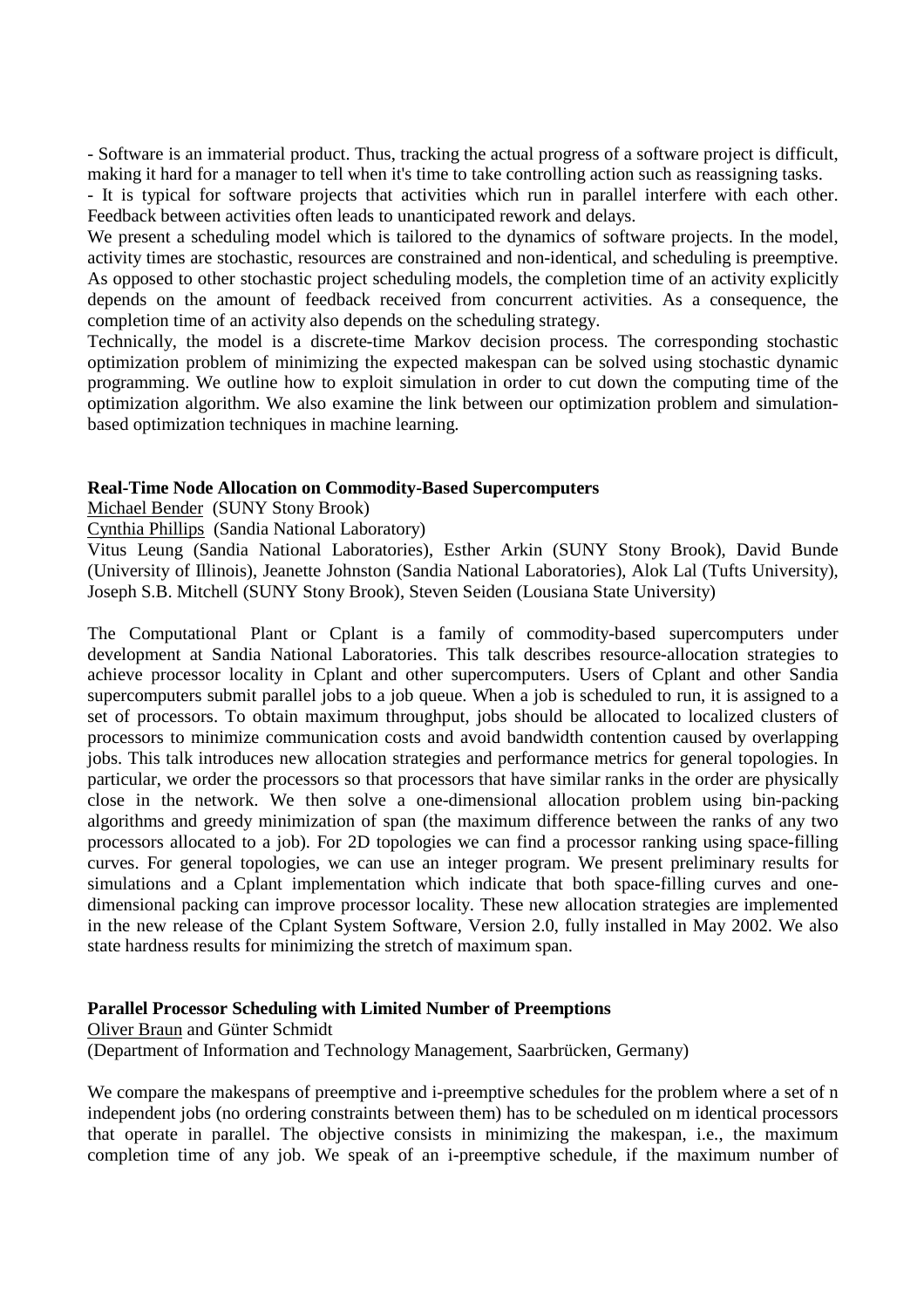preemptions is bounded above by a nonnegative integer number i. A preemtive schedule is allowed to interrupt a job and later resume the execution of the job without any loss of processing time yet performed. Also, the minimum time slice for preempting a job may be arbitrarily small. In nonpreemptive schedules, once a job is started, it is executed to completion without any interruption. It is easy to construct an optimal preemptive schedule with McNaughton's Wrap Around rule, whereas it is an NP-hard problem to construct an optimal nonpreemptive schedule. We show that the ratio of the optimal i-preemptive makespan C\_max^ip\* versus the optimal preemptive makespan C\_max^p\* is bounded above by C\_max^ip\*  $\langle = (2-2/(m/(i+1))+1) C$  max^ip\*. Furthermore, we show that the ratio of the length C\_max^LPT of a nonpreemptive schedule following the LPT rule versus the optimal preemptive schedule length  $C_{max}^*$  is bounded above by exactly the same bound for i=0. We give an example which shows the tightness of the bounds.

### **Relaxing Multiprocessor Scheduling to Multibin Packing Problems**

Pierre Lemaire, Gerd Finke and Nadia Brauner (Laboratoire Leibniz-IMAG, Grenoble, France)

In classical bin-packing problems, objects of a given height are to be packed into bins, either to minimize the maximum height of the bins or to use as few bins (of given size) as possible. An extension of this concept is studied by considering multibin objects that fill several bins to a certain height at the same time. This is also a relaxation of the well-known area of multiprocessor scheduling: simply turn the Gantt chart by 90° and let the multiprocessor tasks drop in order to absorb all idle times. In this way, processors become bins and multiprocessor tasks become multibin objects. There are many applications of this model, for instance in the design of SONET rings in telecommunication, in expertizing documents, file backups and in testing medical treatments on volunteers with certain drug incompatibilities (allergies). For the analysis of multibin problems, one may use the same attributes, known from the theory of multiprocessor scheduling: size, any, fix and set. Complexity results and exact and approximation algorithms are presented. Relaxing multiprocessor solutions yield a performance factor of two when compared to the optimal multibin solutions. The problem Bm/sizej/Hmax are easily solved if all heights are equal to one and solved by a form of McNaughton wrap-around method. For general heights, one may consider Best-Fit procedures. Set-problems are already NP-hard if the cardinality of setj is equal to two. Any-problems can be solved in pseudopolynomial time for any number m of bins by a dynamic programming approach, in contrast to the corresponding mutiprocessor scheduling problems. These problems are pseudo-polynomial for  $m = 2$ and 3, the problem is open for  $m = 4$  and strongly NP-hard for  $m = 5$  machines.

## **Scheduling of Investment Projects in Manufacturing Systems**

Jürgen Zimmermann (TU-Clausthal) Christoph Schwindt (University of Karlsruhe)

Project managers are frequently confronted with the problem to decide on whether some investment project should be performed or to select one out of several mutually exclusive investment projects from a given portfolio. For the assessment of investments, the net present value criterion is wellestablished in research and practice. In classical investment theory, investments are specified by a stream of payments, i.e., a series of payments with associated payment times. For a stream of payments, the net present value is obtained by summing up all payments discounted to time 0.

In case of investment projects, the payment times are no longer given in advance but are subject to the scheduling process. An investment project consists of a set of events each of which is associated with a paying in or paying out. Moreover, there are prescribed time lags between the occurrence of the events.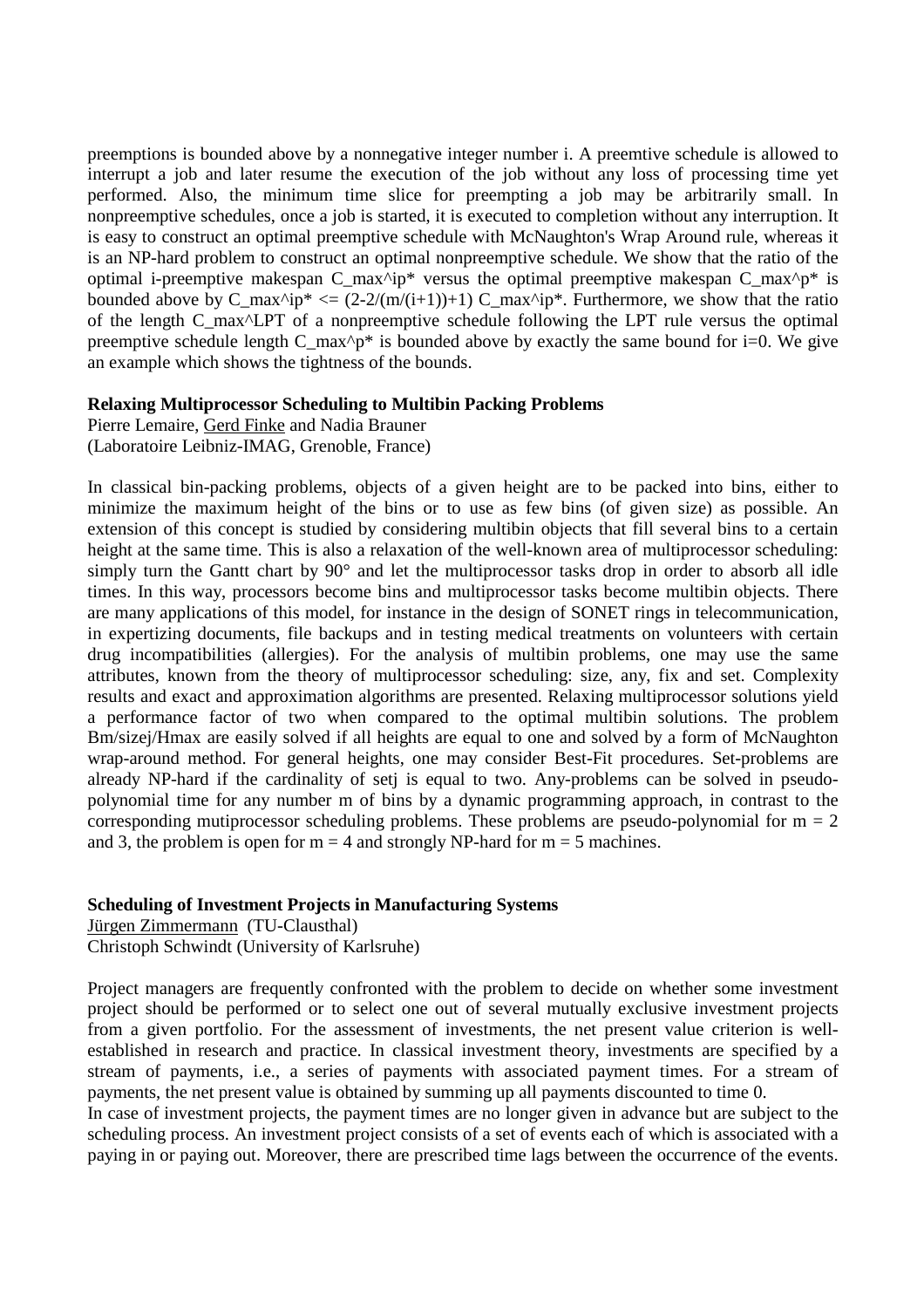Thus, the stream of payments results from maximizing the net present value of the project subject to the given time lags. The formulation of this optimization problem presupposes the knowledge of the proper interest rate for discounting the payments and the specification of a maximum project duration (project deadline). In practice, however, often neither the exact interest rate nor a project deadline are known. The proper interest rate is a theoretical value and can only be estimated. The project deadline is generally the result of negotiations between the investor and the contractor. The purpose of this paper is to develop a parametric optimization approach which provides the maximum project net present value as a function of the interest rate and project deadline chosen. The resulting net present value curve then serves as a basis for the decision of the investor, which depends on his individual risk preference.

## **Unit-Time Job-Shop Scheduling via Mixed Graph Coloring**

Yuri N. Sotskov (Institute of Engineering Cybernetics, Minsk, Belarus) Alexandre Dolgui (Laboratory of Industrial Systems Optimization, University of Technology of Troyes, Troyes, France) Frank Werner (Otto-von-Guericke-University, Faculty of Mathematics, Magdeburg, Germany)

A unit-time scheduling problem with makespan criterion may be interpreted as an optimal coloring of the vertices V of a mixed graph (V, A, E). A function is called an optimal coloring if the number of used colors is minimal, the start vertex of each arc in A has a smaller color than the end vertex, and the vertices connected by an edge in E are colored by different colors. We consider an optimal coloring of a mixed graph G which defines a schedule minimizing makespan for the unit-time job-shop problem. For such a mixed graph  $G = (V, A, E)$ , it follows that the resulting digraph without edges is the union of disjoint paths and the resulting graph without arcs is the union of disjoint cliques. We present complexity results for the case of short paths and small cliques, and for the case of long paths or large cliques. For the case of two paths, we improve a geometrical algorithm. For the general case of a unittime job-shop problem, we develop branch-and-bound algorithms and test them on randomly generated mixed graphs of order up to 200 for the exact solution and of order up to 900 for the approximate solution.

**Accept or Reject? The Odds Are…** Han Hoogeven (Utrecht University)

We consider the single-machine scheduling problem of minimizing the number of late jobs. We first review and reinterpret the famous algorithm by Moore and Hodgson for the case of deterministic processing times as a dynamic programming algorithm. We then look at four problem classes with stochastic processing times. The first one has processing times that consist of a deterministic part and a random component that is independently, identically distributed for each job. The jobs in the other three classes have processing times that follow: (i) A gamma distribution with parameters  $\alpha_i$  and  $\beta$ , where β is common to all jobs; (ii) A negative binomial distribution with parameters sj and **p**, where **p** is the same for each job; (iii) A normal distribution with parameters  $v_j$  and  $\delta_j^2$ . In this scheduling environment, the completion times will be stochastic variables as well; under these circumstances, we qualify a job as being on time if the probability that it is completed by the deterministic due date is at least equal to a certain given minimum success probability. We show that for the first, second, and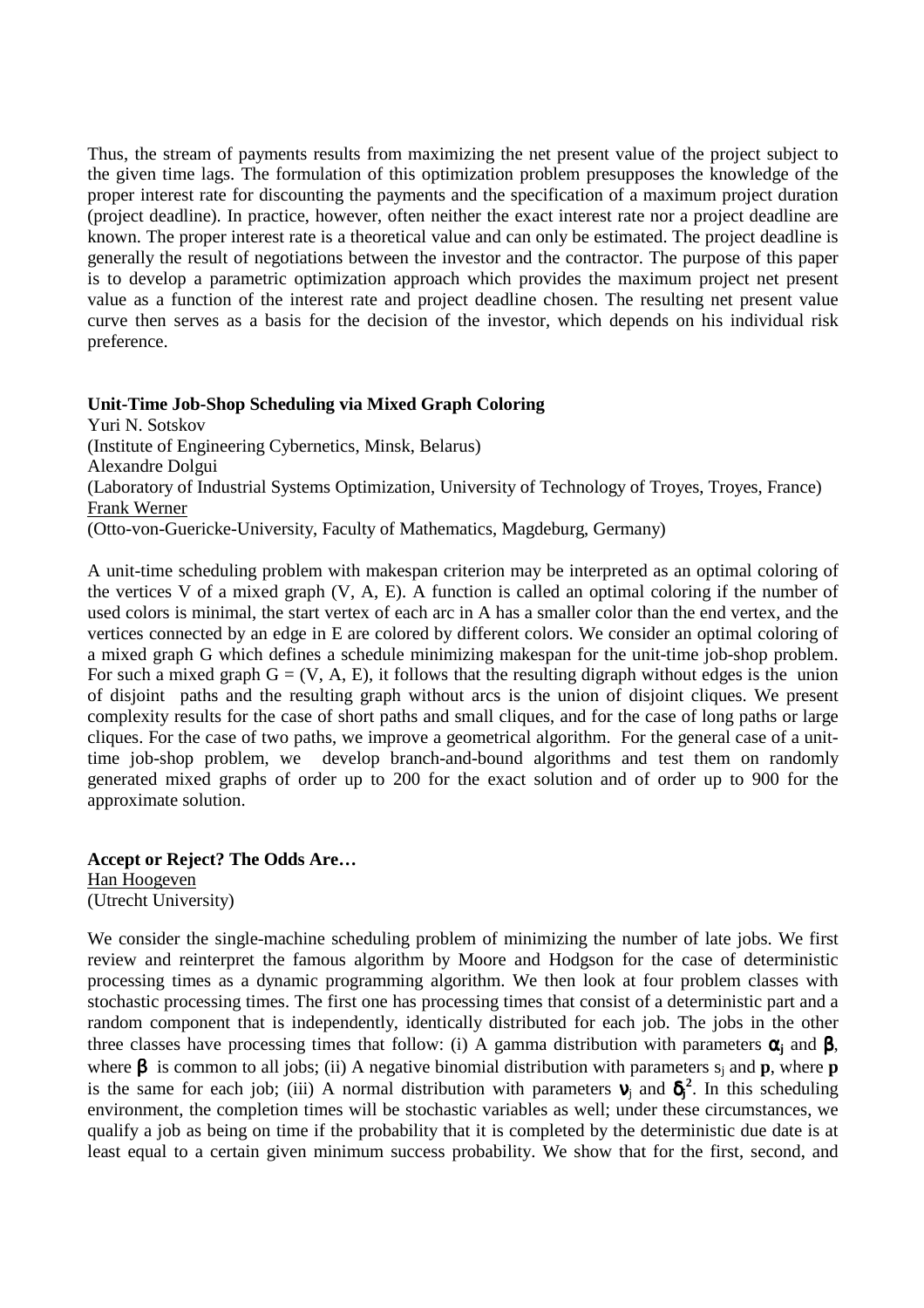third class of instances the problem can be solved in  $O(n\log n)$  time, where we need the additional assumption of equal minimum success probabilities in the first case. For the case with normally distributed processing times we present a pseudo-polynomial time algorithm, and we prove that this is the best we can hope for by establishing weak NP-hardness. We also show that the problem of minimizing the weighted number of late jobs can be solved by an extension of the dynamic programming algorithm in all four cases; this takes pseudo-polynomial time. We further indicate how the problem of maximizing the expected number of on time jobs (with respect to the standard definition) can be tackled if we add the constraint that the on time jobs are sequenced in order of nondecreasing due dates**.**

#### **Scheduling and Routing in Adversarial Queuing Networks**

Jay Sethuraman (Columbia University, New York, USA)

Adversarial queuing networks serve as a convenient tool for modeling packet injections in modern communication networks. This model combines important aspects of two traditional ways of modeling input traffic: the stochastic model, and the online model. In this talk we construct simple discrete review policies to route and sequence packets so as to minimize the number of packets in the system. We show that the total number of packets in the system under our policy is  $O(1/(1-r))$ , where r  $(0 < r < 1)$  is the rate of the adversary. This improves an earlier result of Gamarnik (STOC 1999), which proves a bound of  $O(1/(1-r)^{2})$ .

## **Complexity Results in a Just in Time Scheduling Problem**

Nadia Brauner (Laboratoire Leibniz-IMAG, Grenoble, France) Yves Crama (Ecole d'Administration des Affaires, Université de Liege, Liege, Belgium)

This talk revisits the maximum deviation just-in-time (MDJIT) scheduling problem previously investigated by Steiner and Yeomans (1993).

An instance of this problem consists of a number n of different part types and of the integer demand di for part type i  $(i = 1, 2, \ldots n)$ . All part types are produced on the same equipment (typically, a mixedmodel assembly line) and the production of each part requires one unit of time. We denote by ri=di/sum(di) the ideal but fractional production rate for parts of type i. The term ``ideal'' refers here to the fact that, at each instant, we would like the line to have assembled part type i in proportion ri. Such a schedule would be uniformly ``leveled''. Obviously, perfectly leveled schedules are never attainable, but the aim of JIT control systems is to keep the actual production of each part as close as possible to its ``ideal rate''. Monden (1983) states that this is a main objective of Toyota's JIT systems.

We recast this problem as a matching problem in a bipartite graph and we derive necessary and sufficient conditions for the existence of a schedule with a given objective function value. We use the previous result to establish that the MDJIT problem is in Co-NP and to prove that the problem can be solved in polynomial time when the number of part types is fixed. We then propose some conjectures concerning the structure of instances with small deviation.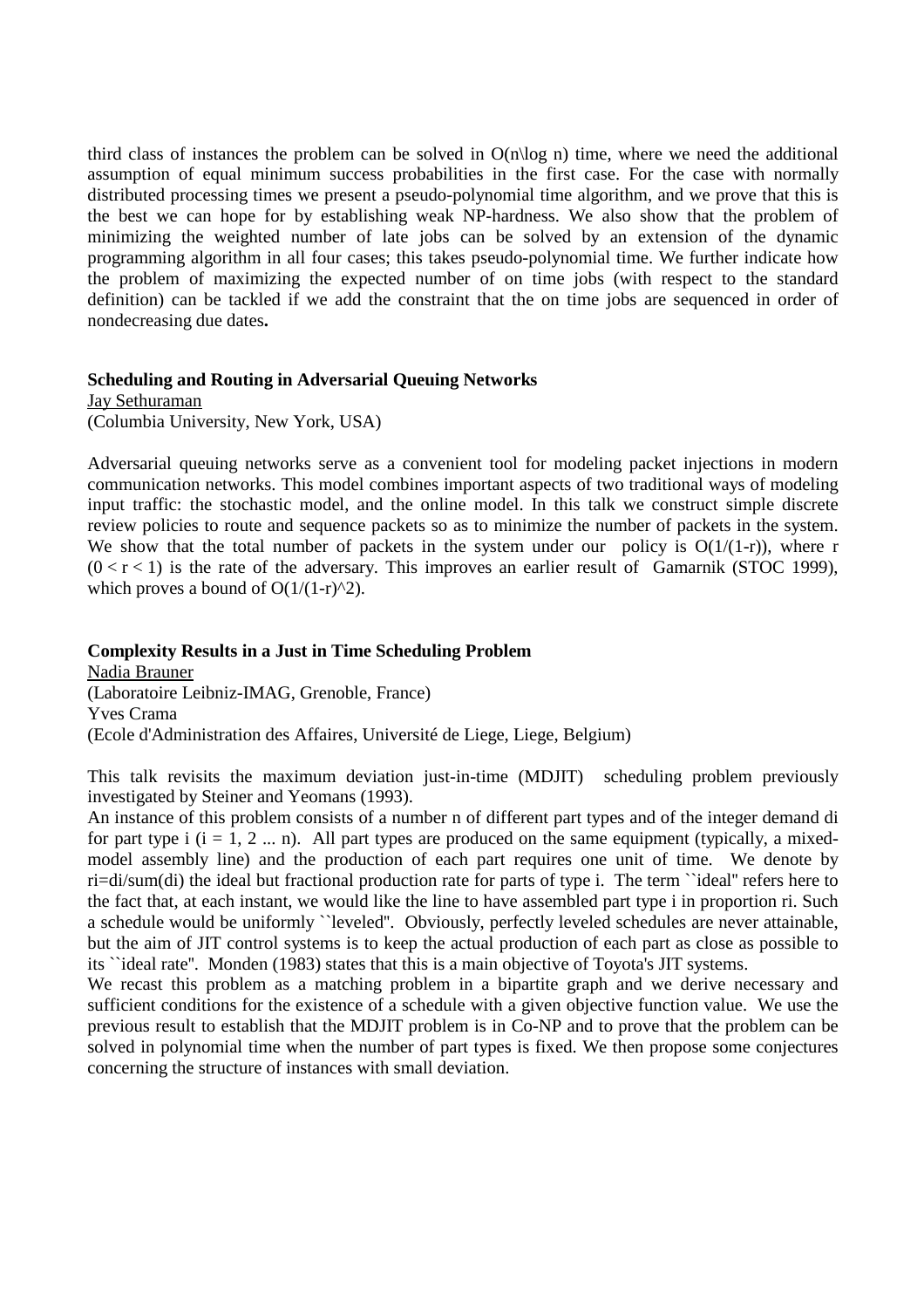## **Scheduling Divisible Tasks on Heterogeneous Processors**

Pierre-Francois Dutot (ID-IMAG, Grenoble, France)

The divisible load task model was introduced by Cheng and Robertazzi in 1988 to deal with highly parallel applications. The tasks can be splitted in any number of independent pieces of any size which can be scheduled concurrently on different processors. In the last 15 years the problem has been extensively studied for different kinds of processors topology. Recently some works on heterogeneous processors have been published as in IPDPS 2002. The main contribution of the talk is a polynomial algorithm to schedule n identical tasks on a chain of heterogeneous processors.

## **A New Clustering Algorithm for Large Communication Delays**

Renaud Lepere and Denis Trystram (ID-IMAG, Grenoble, France)

The problem of clustering is an alternative of usual scheduling algorithms. It consists of gathering the tasks of a parallel application with no limitation on the number of processors. It has been extensively studied as a basic step for finding efficient scheduling methods.

We present here a new method based on a recursive decomposition of the task graph. We first establish a general bound on a class of clustering with nice properties called convex clustering, then, we propose an algorithm for building convex clusters by finding two sets of independent tasks as large as possible that are possible to be executed in parallel and apply recursively the same decomposition on each set. Some preliminary experiments are presented for assessing the interest of this method.

## **Mixed Integer Programs for Scheduling Printed Wiring Board Assembly in Surface Mount Technology Lines**

## Tadeusz Sawik

(University of Mining and Metallurgy, Cracow, Poland)

An exact approach by mixed integer programming is proposed for scheduling printed wiring board assembly in SMT (Surface Mount Technology) lines. A SMT line consists of several processing stages in series, separated by finite intermediate buffers, where each stage has one or more identical parallel machines. The objective is to determine an assembly schedule for a mix of boards, so as to complete the boards in minimum time. The scheduling problems with machines continuously available and with limited machine availability are considered and, in addition, batch vs. cyclic scheduling modes are compared. The proposed approach can be used for optimization of assembly schedules in the electronics manufacturing by using commercially available software for mixed integer programming. This has been illustrated with a set of numerical examples modeled after real world SMT lines and some computational results with the CPLEX solver are reported .

## **Selfish Traffic Allocation**

Artur Czumaj (New Jersey Institute of Technology) Berthold Voecking and Piotr Krysta (MPI Saarbruecken, Germany)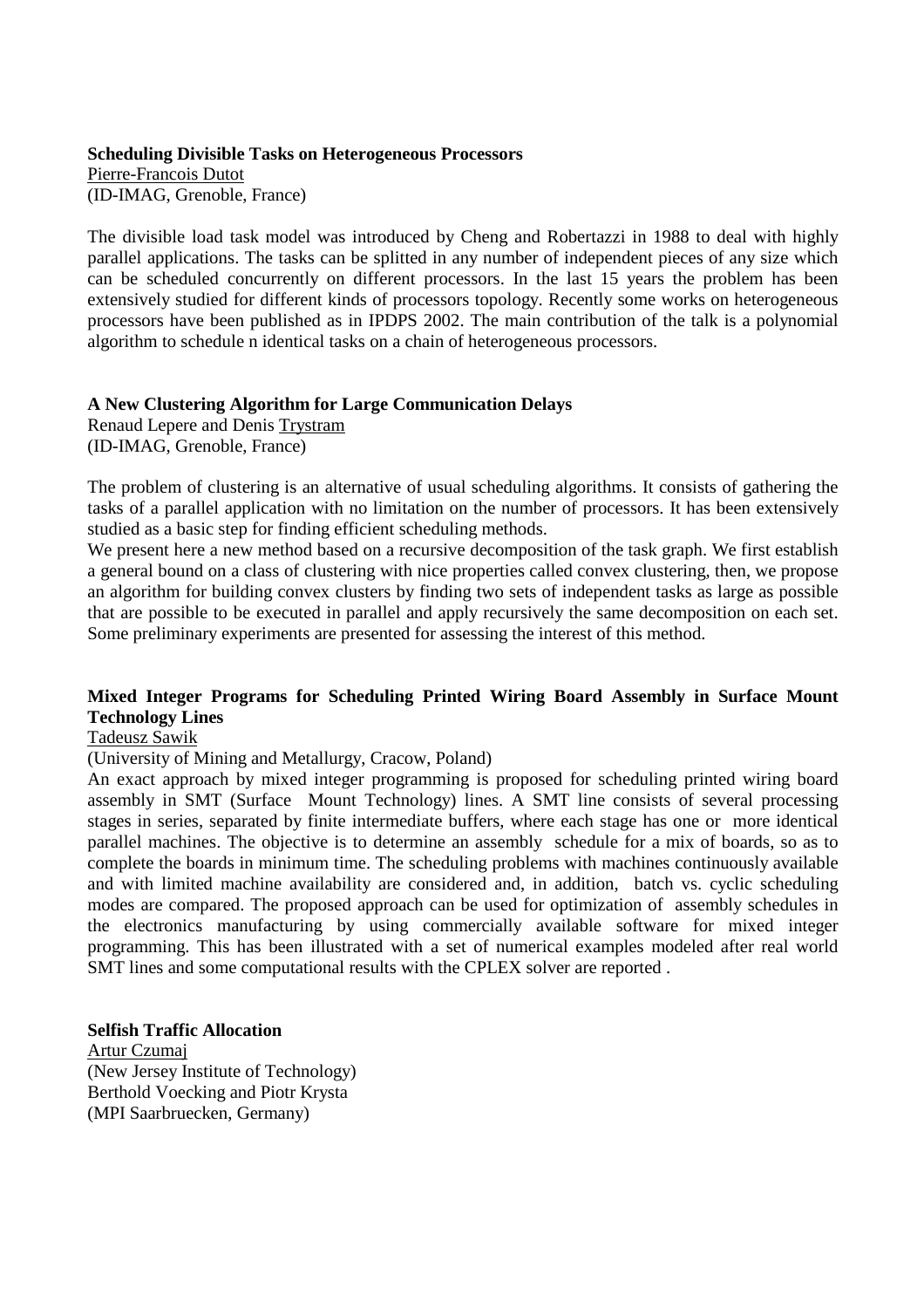We investigate the price of selfish routing in non-cooperative networks, like the Internet. In such networks, users may follow selfish strategies to optimize their own performance measure and therefore their behavior does not have to lead to optimal performance of the entire network. In this talk we investigate the worst-case coordination ratio, which is a game theoretic measure aiming to reflect the price of selfish routing.

Following a line of previous work, we focus first on the most basic networks consisting of parallel links with linear latency functions. Our main result is that the worst-case coordination ratio on m parallel links of possibly different speeds is exactly of order log(m) / logloglog(m).

Next, we present the first thorough study of this model for general, monotone families of cost functions and for cost functions from Queuing Theory. Among others, we give a precise characterization of cost functions having a bounded/unbounded coordination ratio, we show that an unbounded coordination ratio under the min-max objective implies an unbounded coordination ratio under the total-latency objective and vice versa.

## **A Buffer Minimization Problem for the Design of Embedded Systems**

Alix Munier Kordon (Université Pierre et Marie Curie)

We consider a set of n tasks, each of them is composed by a set of sequential operations. A set of buffers B is given: each buffer b from B is defined between two tasks Ti->Tj has a weight wb and is managed as a FIFO structure. A given set of operations from Ti write a data in the buffer b, and a set of operations from Tj get a data in b. The writings and readings on buffers generate precedence constraints between the operations. The limitation of the size of the buffers generates an other set of precedence constraints between the operations. Then circuits in this precedence graph may appear. The aim is to find the size of each buffer D(b) such that the sum of the terms D(b)wb on B is minimum and no circuit on the precedence graph occurs. We prove that this problem is polynomial for 2 tasks using a flow algorithm. We also prove that the problem is NP-hard in the strong sense for 3 tasks.

#### **Incorporating Multitasking into a Static Scheduling Model**

Frank Drews (Technical University of Clausthal, Germany)

The problem of scheduling tasks in a multiprocessor system poses a fundamental problem in parallel processing. A large body of research efforts addressing these problems has been reported in the literature. We consider the objective of minimizing the completion time of a parallel application, represented by a directed acyclic graph (DAG), by properly allocating the tasks to the processors at compile time. Our goal is to introduce a basic scheduling model for multiprocessor systems with operating systems that run in multitasking mode and fulfill these conditions. We start to formalize the processing of tasks in multitasking operating systems and introduce a simple queuing model. In this model a (off-line) scheduling-strategy of an operating system scheduler can be represented formally as a function and describes how to assign time-slices to tasks. On the basis of these model we introduce the multitasking scheduling model (MT model). In this model a task is assigned to the queue of a processor and stays in this queue until finished. The execution of one ore more tasks can be overlapped. A function specifying the operating-systems scheduling strategy is a parameter of this model. We prove the NP-completeness of the general problem and present some bounds for optimal schedules. Furthermore we show how to represent MT schedules efficiently which is also a basis for algorithmic approaches. As the basic MT model does not incorporate the overlap of task processing